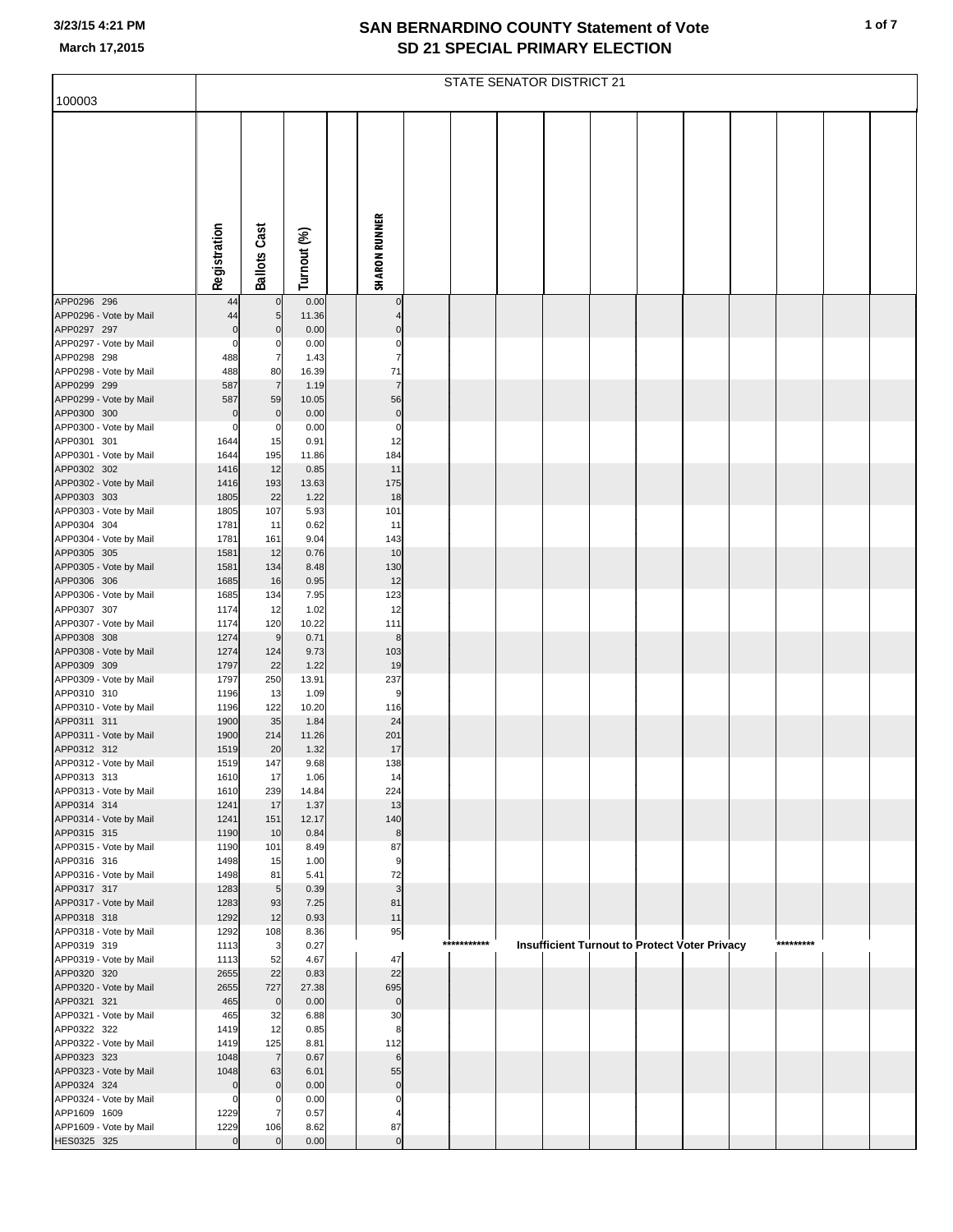|                                       | STATE SENATOR DISTRICT 21 |                      |               |                      |             |  |  |                                                      |  |  |  |           |  |  |
|---------------------------------------|---------------------------|----------------------|---------------|----------------------|-------------|--|--|------------------------------------------------------|--|--|--|-----------|--|--|
| 100003                                |                           |                      |               |                      |             |  |  |                                                      |  |  |  |           |  |  |
|                                       |                           |                      |               |                      |             |  |  |                                                      |  |  |  |           |  |  |
|                                       |                           |                      |               |                      |             |  |  |                                                      |  |  |  |           |  |  |
|                                       |                           |                      |               |                      |             |  |  |                                                      |  |  |  |           |  |  |
|                                       |                           |                      |               |                      |             |  |  |                                                      |  |  |  |           |  |  |
|                                       |                           |                      |               |                      |             |  |  |                                                      |  |  |  |           |  |  |
|                                       |                           |                      |               |                      |             |  |  |                                                      |  |  |  |           |  |  |
|                                       |                           |                      |               |                      |             |  |  |                                                      |  |  |  |           |  |  |
|                                       |                           |                      |               |                      |             |  |  |                                                      |  |  |  |           |  |  |
|                                       |                           |                      |               |                      |             |  |  |                                                      |  |  |  |           |  |  |
|                                       | Registration              | <b>Ballots Cast</b>  | Turnout (%)   | <b>SHARON RUNNER</b> |             |  |  |                                                      |  |  |  |           |  |  |
| HES0325 - Vote by Mail                | 0                         | $\mathbf 0$          | 0.00          | $\mathbf 0$          |             |  |  |                                                      |  |  |  |           |  |  |
| APP0326 326                           | 0                         | 0                    | 0.00          | $\mathbf 0$          |             |  |  |                                                      |  |  |  |           |  |  |
| APP0326 - Vote by Mail                | $\Omega$                  | 0                    | 0.00          | $\Omega$             |             |  |  |                                                      |  |  |  |           |  |  |
| APP0327 327<br>APP0327 - Vote by Mail | 0<br>0                    | 0<br>0               | 0.00<br>0.00  | 0<br>$\Omega$        |             |  |  |                                                      |  |  |  |           |  |  |
| APP0328 328                           | $\Omega$                  | $\Omega$             | 0.00          | $\mathbf 0$          |             |  |  |                                                      |  |  |  |           |  |  |
| APP0328 - Vote by Mail                | $\Omega$                  | $\mathbf 0$          | 0.00          | $\Omega$             |             |  |  |                                                      |  |  |  |           |  |  |
| HES0329 329                           | 1747                      | 9                    | 0.52          | 9                    |             |  |  |                                                      |  |  |  |           |  |  |
| HES0329 - Vote by Mail<br>HES0330 330 | 1747<br>1627              | 105<br>7             | 6.01<br>0.43  | 101<br>6             |             |  |  |                                                      |  |  |  |           |  |  |
| HES0330 - Vote by Mail                | 1627                      | 98                   | 6.02          | 92                   |             |  |  |                                                      |  |  |  |           |  |  |
| HES0331 331                           | 1363                      | 8                    | 0.59          | 8                    |             |  |  |                                                      |  |  |  |           |  |  |
| HES0331 - Vote by Mail<br>HES0332 332 | 1363<br>1349              | 110<br>12            | 8.07<br>0.89  | 99<br>11             |             |  |  |                                                      |  |  |  |           |  |  |
| HES0332 - Vote by Mail                | 1349                      | 119                  | 8.82          | 112                  |             |  |  |                                                      |  |  |  |           |  |  |
| HES0333 333                           | 1380                      | 6                    | 0.43          | $\overline{4}$       |             |  |  |                                                      |  |  |  |           |  |  |
| HES0333 - Vote by Mail                | 1380                      | 82                   | 5.94          | 77                   |             |  |  |                                                      |  |  |  |           |  |  |
| HES0334 334<br>HES0334 - Vote by Mail | 136<br>136                | $\mathbf 0$<br>26    | 0.00<br>19.12 | $\pmb{0}$<br>26      |             |  |  |                                                      |  |  |  |           |  |  |
| HES0335 335                           | 994                       | $\,6\,$              | 0.60          | $\overline{c}$       |             |  |  |                                                      |  |  |  |           |  |  |
| HES0335 - Vote by Mail                | 994                       | 33                   | 3.32          | 30                   |             |  |  |                                                      |  |  |  |           |  |  |
| HES0336 336                           | 1405                      | 18                   | 1.28          | 10                   |             |  |  |                                                      |  |  |  |           |  |  |
| HES0336 - Vote by Mail<br>HES0337 337 | 1405<br>1724              | 74<br>13             | 5.27<br>0.75  | 70<br>10             |             |  |  |                                                      |  |  |  |           |  |  |
| HES0337 - Vote by Mail                | 1724                      | 109                  | 6.32          | 106                  |             |  |  |                                                      |  |  |  |           |  |  |
| HES0338 338                           | 1476                      | $\,6$                | 0.41          | $\,6$                |             |  |  |                                                      |  |  |  |           |  |  |
| HES0338 - Vote by Mail                | 1476                      | 87                   | 5.89          | 78                   |             |  |  |                                                      |  |  |  |           |  |  |
| HES0339 339<br>HES0339 - Vote by Mail | 1389<br>1389              | 5<br>77              | 0.36<br>5.54  | 5<br>70              |             |  |  |                                                      |  |  |  |           |  |  |
| HES0340 340                           | 53                        | 0                    | 0.00          | $\pmb{0}$            |             |  |  |                                                      |  |  |  |           |  |  |
| HES0340 - Vote by Mail                | 53                        | 8                    | 15.09         | $\overline{7}$       |             |  |  |                                                      |  |  |  |           |  |  |
| HES0341 341                           | 1782                      | 5                    | 0.28          | $\overline{4}$       |             |  |  |                                                      |  |  |  |           |  |  |
| HES0341 - Vote by Mail<br>HES0342 342 | 1782<br>1641              | 39<br>5 <sub>5</sub> | 2.19<br>0.30  | 38<br>5              |             |  |  |                                                      |  |  |  |           |  |  |
| HES0342 - Vote by Mail                | 1641                      | 51                   | 3.11          | 44                   |             |  |  |                                                      |  |  |  |           |  |  |
| HES0343 343                           | 1022                      | 15                   | 1.47          | 10                   |             |  |  |                                                      |  |  |  |           |  |  |
| HES0343 - Vote by Mail<br>HES0344 344 | 1022                      | 82                   | 8.02          | 79                   | *********** |  |  |                                                      |  |  |  | ********* |  |  |
| HES0344 - Vote by Mail                | 228<br>228                | 3<br>26              | 1.32<br>11.40 | 26                   |             |  |  | <b>Insufficient Turnout to Protect Voter Privacy</b> |  |  |  |           |  |  |
| HES0345 345                           | $\mathbf 0$               | 0                    | 0.00          | $\pmb{0}$            |             |  |  |                                                      |  |  |  |           |  |  |
| HES0345 - Vote by Mail                | $\mathbf 0$               | 0                    | 0.00          | $\pmb{0}$            |             |  |  |                                                      |  |  |  |           |  |  |
| HES0346 346<br>HES0346 - Vote by Mail | 1434<br>1434              | 7<br>135             | 0.49<br>9.41  | 6<br>119             |             |  |  |                                                      |  |  |  |           |  |  |
| HES0347 347                           | 1118                      | $\overline{c}$       | 0.18          |                      | *********** |  |  | <b>Insufficient Turnout to Protect Voter Privacy</b> |  |  |  | ********* |  |  |
| HES0347 - Vote by Mail                | 1118                      | 69                   | 6.17          | 65                   |             |  |  |                                                      |  |  |  |           |  |  |
| HES0348 348                           | 1263                      | 5                    | 0.40          | 3                    |             |  |  |                                                      |  |  |  |           |  |  |
| HES0348 - Vote by Mail<br>HES0349 349 | 1263<br>1552              | 96<br>9              | 7.60<br>0.58  | 89<br>8              |             |  |  |                                                      |  |  |  |           |  |  |
| HES0349 - Vote by Mail                | 1552                      | 114                  | 7.35          | 111                  |             |  |  |                                                      |  |  |  |           |  |  |
| HES0350 350                           | 2027                      | 19                   | 0.94          | 17                   |             |  |  |                                                      |  |  |  |           |  |  |
| HES0350 - Vote by Mail                | 2027                      | 176                  | 8.68          | 162                  |             |  |  |                                                      |  |  |  |           |  |  |
| HES0351 351<br>HES0351 - Vote by Mail | 1402<br>1402              | 6<br>91              | 0.43<br>6.49  | 6<br>73              |             |  |  |                                                      |  |  |  |           |  |  |
| HES0352 352                           | 676                       | 5                    | 0.74          | $\overline{4}$       |             |  |  |                                                      |  |  |  |           |  |  |
| HES0352 - Vote by Mail                | 676                       | 61                   | 9.02          | 58                   |             |  |  |                                                      |  |  |  |           |  |  |
| HES0353 353<br>HES0353 - Vote by Mail | 1560<br>1560              | 11<br>156            | 0.71<br>10.00 | 9<br>142             |             |  |  |                                                      |  |  |  |           |  |  |
| HES0354 354                           | 1416                      | 5                    | 0.35          | 5                    |             |  |  |                                                      |  |  |  |           |  |  |
| HES0354 - Vote by Mail                | 1416                      | 105                  | 7.42          | 98                   |             |  |  |                                                      |  |  |  |           |  |  |
| HES0355 355                           | 1749                      | 8                    | 0.46          | 8                    |             |  |  |                                                      |  |  |  |           |  |  |
| HES0355 - Vote by Mail                | 1749                      | 133                  | 7.60          | 112                  |             |  |  |                                                      |  |  |  |           |  |  |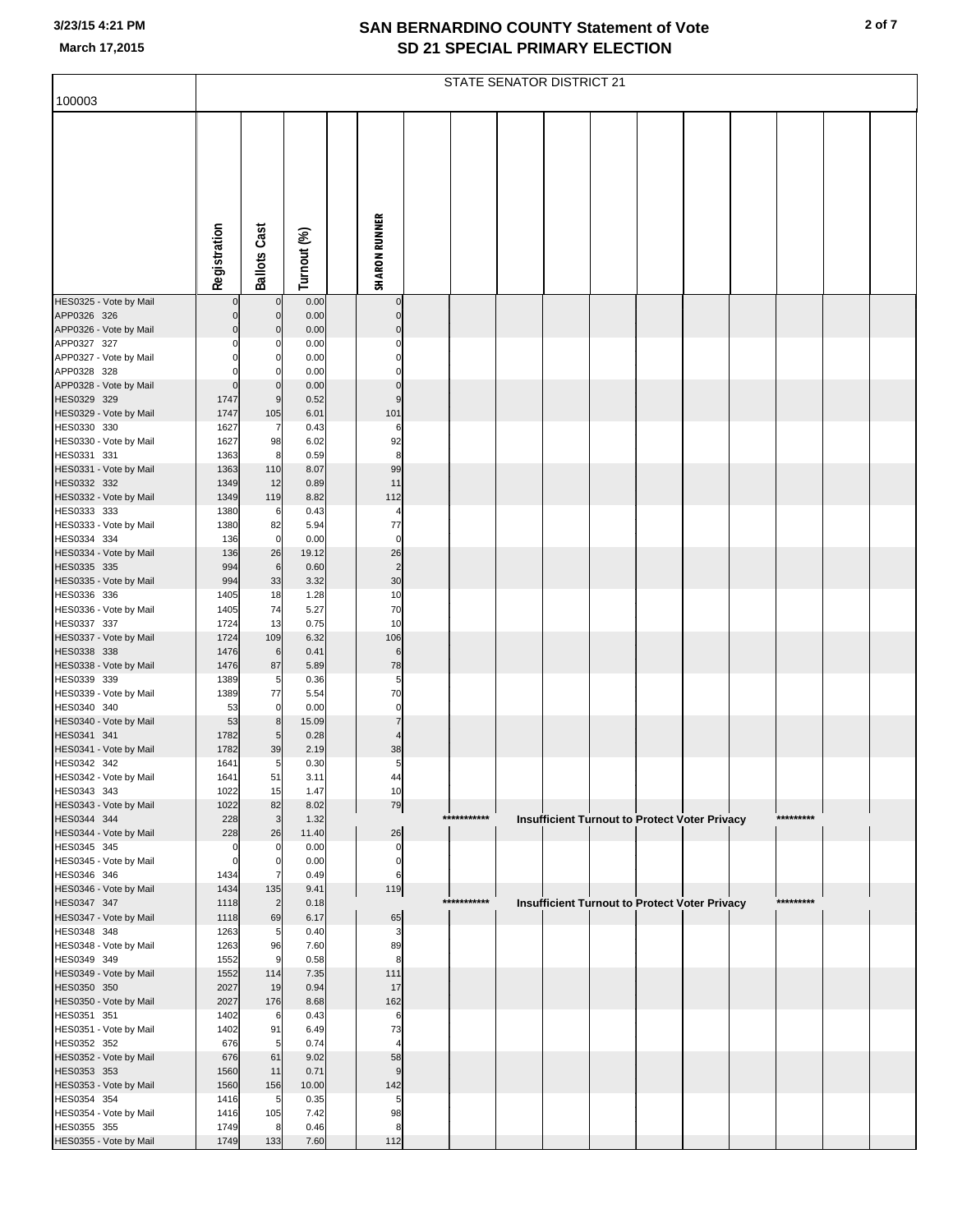| 100003<br><b>SHARON RUNNER</b><br>Registration<br><b>Ballots Cast</b><br>Turnout (%)<br>***********<br>*********<br>HES0356 356<br>1715<br>0.23<br>Insufficient Turnout to Protect Voter Privacy<br>$\overline{4}$<br>157<br>HES0356 - Vote by Mail<br>1715<br>9.15<br>143<br>HES0357 357<br>$\mathbf 0$<br>0.00<br>$\Omega$<br>C<br>HES0357 - Vote by Mail<br>0.00<br>C<br>HES0358 358<br>0.00<br>$\Omega$<br>C<br>HES0358 - Vote by Mail<br>0.00<br>$\mathbf 0$<br>0<br>***********<br>HES1606 1606<br>666<br>0.15<br><b>Insufficient Turnout to Protect Voter Privacy</b><br>666<br>$37\,$<br>HES1606 - Vote by Mail<br>39<br>5.86<br>3<br>***********<br>Insufficient Turnout to Protect Voter Privacy<br>*********<br>HES1607 1607<br>670<br>0.45<br>HES1607 - Vote by Mail<br>29<br>29<br>670<br>4.33<br>UNI0359 359<br>$\mathbf 0$<br>0.00<br>$\mathbf 0$<br>UNI0359 - Vote by Mail<br>0.00<br>$\mathbf 0$<br>$\Omega$<br>UNI0360 360<br>$\mathbf 0$<br>6<br>0.00<br>$\boldsymbol{0}$<br>***********<br>UNI0360 - Vote by Mail<br>$\overline{2}$<br>33.33<br>Insufficient Turnout to Protect Voter Privacy<br>6<br>*********<br>UNI0361 361<br>746<br>5<br>0.67<br>3<br>UNI0361 - Vote by Mail<br>746<br>62<br>61<br>8.31<br>***********<br>UNI0362 362<br>855<br>0.47<br><b>Insufficient Turnout to Protect Voter Privacy</b><br>*********<br>$\overline{4}$<br>UNI0362 - Vote by Mail<br>855<br>62<br>7.25<br>60<br>5<br>UNI0363 363<br>264<br>1.89<br>3<br>UNI0363 - Vote by Mail<br>264<br>19<br>7.20<br>18<br>UNI0364 364<br>702<br>5<br>0.71<br>$\overline{4}$<br>57<br>55<br>UNI0364 - Vote by Mail<br>702<br>8.12<br>UNI0365 365<br>$\mathbf 0$<br>0.00<br>15<br>$\mathbf 0$<br>UNI0365 - Vote by Mail<br>0.00<br>15<br>$\Omega$<br>C<br>UNI0366 366<br>0.00<br>$\Omega$<br>$\Omega$<br>UNI0366 - Vote by Mail<br>0.00<br>$\Omega$<br>$\Omega$<br>UNI0367 367<br>$\Omega$<br>$\Omega$<br>0.00<br>$\mathsf{C}$<br>UNI0367 - Vote by Mail<br>0.00<br>$\Omega$<br>0<br>C<br>VIC0368 368<br>478<br>$\mathbf 0$<br>0.00<br>C<br>22<br>21<br>VIC0368 - Vote by Mail<br>478<br>4.60<br>***********<br>VIC0369 369<br>1521<br>$\overline{4}$<br>0.26<br>Insufficient Turnout to Protect Voter Privacy<br>*********<br>VIC0369 - Vote by Mail<br>1521<br>62<br>55<br>4.08<br>VIC1617 1617<br>$\mathbf 0$<br>0.00<br>$\pmb{0}$<br>17<br>VIC1617 - Vote by Mail<br>17<br>0.00<br>$\mathbf 0$<br>$\mathbf 0$<br>VIC1618 1618<br>0.00<br>$\mathbf{0}$<br>VIC1618 - Vote by Mail<br>0.00<br>$\mathbf 0$<br>C<br>HES0370 370<br>10<br>0.00<br>$\Omega$<br>HES0370 - Vote by Mail<br>10<br>0.00<br>$\Omega$<br>HES0371 371<br>17<br>$\mathbf 0$<br>0.00<br>C<br>HES0371 - Vote by Mail<br>17<br>0.00<br>$\Omega$<br>C<br>UNI0372 372<br>5<br>0.48<br>1031<br>4<br>78<br>UNI0372 - Vote by Mail<br>1031<br>83<br>8.05<br>***********<br>*********<br>UNI0373 373<br>232<br>$\overline{4}$<br>1.72<br><b>Insufficient Turnout to Protect Voter Privacy</b><br>9<br>UNI0373 - Vote by Mail<br>232<br>12<br>5.17<br>UNI0374 374<br>***********<br>*********<br>$\overline{4}$<br>0.90<br>Insufficient Turnout to Protect Voter Privacy<br>444<br>UNI0374 - Vote by Mail<br>39<br>39<br>444<br>8.78<br>***********<br>UNI0375 375<br>3<br><b>Insufficient Turnout to Protect Voter Privacy</b><br>*********<br>553<br>0.54<br>UNI0375 - Vote by Mail<br>553<br>48<br>8.68<br>46<br>***********<br>UNI0376 376<br>Insufficient Turnout to Protect Voter Privacy<br>*********<br>1192<br>$\overline{4}$<br>0.34<br>UNI0376 - Vote by Mail<br>1192<br>101<br>8.47<br>92<br>UNI1602 1602<br>3<br>$\mathbf 0$<br>$\boldsymbol{0}$<br>0.00<br>***********<br>*********<br>UNI1602 - Vote by Mail<br>33.33<br>Insufficient Turnout to Protect Voter Privacy<br>3<br>UNI1603 1603<br>43<br>$\mathbf 0$<br>0.00<br>0<br>UNI1603 - Vote by Mail<br>43<br>16.28<br>$\overline{7}$<br>7<br>VIC0377 377<br>1376<br>$\mathbf 0$<br>0.00<br>$\mathbf 0$<br>VIC0377 - Vote by Mail<br>49<br>1376<br>3.56<br>41<br>VIC0378 378<br>***********<br>*********<br>906<br>Insufficient Turnout to Protect Voter Privacy<br>0.11<br>VIC0378 - Vote by Mail<br>37<br>31<br>906<br>4.08<br>VIC0379 379<br>$\Omega$<br>0.00<br>0<br>VIC0379 - Vote by Mail<br>0.00<br>$\mathbf 0$<br>ADE0380 380<br>***********<br>*********<br>0.26<br>1144<br><b>Insufficient Turnout to Protect Voter Privacy</b> | STATE SENATOR DISTRICT 21 |  |  |  |  |  |  |  |  |  |  |  |
|----------------------------------------------------------------------------------------------------------------------------------------------------------------------------------------------------------------------------------------------------------------------------------------------------------------------------------------------------------------------------------------------------------------------------------------------------------------------------------------------------------------------------------------------------------------------------------------------------------------------------------------------------------------------------------------------------------------------------------------------------------------------------------------------------------------------------------------------------------------------------------------------------------------------------------------------------------------------------------------------------------------------------------------------------------------------------------------------------------------------------------------------------------------------------------------------------------------------------------------------------------------------------------------------------------------------------------------------------------------------------------------------------------------------------------------------------------------------------------------------------------------------------------------------------------------------------------------------------------------------------------------------------------------------------------------------------------------------------------------------------------------------------------------------------------------------------------------------------------------------------------------------------------------------------------------------------------------------------------------------------------------------------------------------------------------------------------------------------------------------------------------------------------------------------------------------------------------------------------------------------------------------------------------------------------------------------------------------------------------------------------------------------------------------------------------------------------------------------------------------------------------------------------------------------------------------------------------------------------------------------------------------------------------------------------------------------------------------------------------------------------------------------------------------------------------------------------------------------------------------------------------------------------------------------------------------------------------------------------------------------------------------------------------------------------------------------------------------------------------------------------------------------------------------------------------------------------------------------------------------------------------------------------------------------------------------------------------------------------------------------------------------------------------------------------------------------------------------------------------------------------------------------------------------------------------------------------------------------------------------------------------------------------------------------------------------------------------------------------------------------------------------------------------------------------------------------------------------------------------------------------------------------------------------------------------------------------------------------------------------------------------------------------------------------------------------------------------------------------------------------------------------------------------------------------------------------------------------------------------------------------------------------------------------------------------------------------------------------------------------|---------------------------|--|--|--|--|--|--|--|--|--|--|--|
|                                                                                                                                                                                                                                                                                                                                                                                                                                                                                                                                                                                                                                                                                                                                                                                                                                                                                                                                                                                                                                                                                                                                                                                                                                                                                                                                                                                                                                                                                                                                                                                                                                                                                                                                                                                                                                                                                                                                                                                                                                                                                                                                                                                                                                                                                                                                                                                                                                                                                                                                                                                                                                                                                                                                                                                                                                                                                                                                                                                                                                                                                                                                                                                                                                                                                                                                                                                                                                                                                                                                                                                                                                                                                                                                                                                                                                                                                                                                                                                                                                                                                                                                                                                                                                                                                                                                                                      |                           |  |  |  |  |  |  |  |  |  |  |  |
|                                                                                                                                                                                                                                                                                                                                                                                                                                                                                                                                                                                                                                                                                                                                                                                                                                                                                                                                                                                                                                                                                                                                                                                                                                                                                                                                                                                                                                                                                                                                                                                                                                                                                                                                                                                                                                                                                                                                                                                                                                                                                                                                                                                                                                                                                                                                                                                                                                                                                                                                                                                                                                                                                                                                                                                                                                                                                                                                                                                                                                                                                                                                                                                                                                                                                                                                                                                                                                                                                                                                                                                                                                                                                                                                                                                                                                                                                                                                                                                                                                                                                                                                                                                                                                                                                                                                                                      |                           |  |  |  |  |  |  |  |  |  |  |  |
|                                                                                                                                                                                                                                                                                                                                                                                                                                                                                                                                                                                                                                                                                                                                                                                                                                                                                                                                                                                                                                                                                                                                                                                                                                                                                                                                                                                                                                                                                                                                                                                                                                                                                                                                                                                                                                                                                                                                                                                                                                                                                                                                                                                                                                                                                                                                                                                                                                                                                                                                                                                                                                                                                                                                                                                                                                                                                                                                                                                                                                                                                                                                                                                                                                                                                                                                                                                                                                                                                                                                                                                                                                                                                                                                                                                                                                                                                                                                                                                                                                                                                                                                                                                                                                                                                                                                                                      |                           |  |  |  |  |  |  |  |  |  |  |  |
|                                                                                                                                                                                                                                                                                                                                                                                                                                                                                                                                                                                                                                                                                                                                                                                                                                                                                                                                                                                                                                                                                                                                                                                                                                                                                                                                                                                                                                                                                                                                                                                                                                                                                                                                                                                                                                                                                                                                                                                                                                                                                                                                                                                                                                                                                                                                                                                                                                                                                                                                                                                                                                                                                                                                                                                                                                                                                                                                                                                                                                                                                                                                                                                                                                                                                                                                                                                                                                                                                                                                                                                                                                                                                                                                                                                                                                                                                                                                                                                                                                                                                                                                                                                                                                                                                                                                                                      |                           |  |  |  |  |  |  |  |  |  |  |  |
|                                                                                                                                                                                                                                                                                                                                                                                                                                                                                                                                                                                                                                                                                                                                                                                                                                                                                                                                                                                                                                                                                                                                                                                                                                                                                                                                                                                                                                                                                                                                                                                                                                                                                                                                                                                                                                                                                                                                                                                                                                                                                                                                                                                                                                                                                                                                                                                                                                                                                                                                                                                                                                                                                                                                                                                                                                                                                                                                                                                                                                                                                                                                                                                                                                                                                                                                                                                                                                                                                                                                                                                                                                                                                                                                                                                                                                                                                                                                                                                                                                                                                                                                                                                                                                                                                                                                                                      |                           |  |  |  |  |  |  |  |  |  |  |  |
|                                                                                                                                                                                                                                                                                                                                                                                                                                                                                                                                                                                                                                                                                                                                                                                                                                                                                                                                                                                                                                                                                                                                                                                                                                                                                                                                                                                                                                                                                                                                                                                                                                                                                                                                                                                                                                                                                                                                                                                                                                                                                                                                                                                                                                                                                                                                                                                                                                                                                                                                                                                                                                                                                                                                                                                                                                                                                                                                                                                                                                                                                                                                                                                                                                                                                                                                                                                                                                                                                                                                                                                                                                                                                                                                                                                                                                                                                                                                                                                                                                                                                                                                                                                                                                                                                                                                                                      |                           |  |  |  |  |  |  |  |  |  |  |  |
|                                                                                                                                                                                                                                                                                                                                                                                                                                                                                                                                                                                                                                                                                                                                                                                                                                                                                                                                                                                                                                                                                                                                                                                                                                                                                                                                                                                                                                                                                                                                                                                                                                                                                                                                                                                                                                                                                                                                                                                                                                                                                                                                                                                                                                                                                                                                                                                                                                                                                                                                                                                                                                                                                                                                                                                                                                                                                                                                                                                                                                                                                                                                                                                                                                                                                                                                                                                                                                                                                                                                                                                                                                                                                                                                                                                                                                                                                                                                                                                                                                                                                                                                                                                                                                                                                                                                                                      |                           |  |  |  |  |  |  |  |  |  |  |  |
|                                                                                                                                                                                                                                                                                                                                                                                                                                                                                                                                                                                                                                                                                                                                                                                                                                                                                                                                                                                                                                                                                                                                                                                                                                                                                                                                                                                                                                                                                                                                                                                                                                                                                                                                                                                                                                                                                                                                                                                                                                                                                                                                                                                                                                                                                                                                                                                                                                                                                                                                                                                                                                                                                                                                                                                                                                                                                                                                                                                                                                                                                                                                                                                                                                                                                                                                                                                                                                                                                                                                                                                                                                                                                                                                                                                                                                                                                                                                                                                                                                                                                                                                                                                                                                                                                                                                                                      |                           |  |  |  |  |  |  |  |  |  |  |  |
|                                                                                                                                                                                                                                                                                                                                                                                                                                                                                                                                                                                                                                                                                                                                                                                                                                                                                                                                                                                                                                                                                                                                                                                                                                                                                                                                                                                                                                                                                                                                                                                                                                                                                                                                                                                                                                                                                                                                                                                                                                                                                                                                                                                                                                                                                                                                                                                                                                                                                                                                                                                                                                                                                                                                                                                                                                                                                                                                                                                                                                                                                                                                                                                                                                                                                                                                                                                                                                                                                                                                                                                                                                                                                                                                                                                                                                                                                                                                                                                                                                                                                                                                                                                                                                                                                                                                                                      |                           |  |  |  |  |  |  |  |  |  |  |  |
|                                                                                                                                                                                                                                                                                                                                                                                                                                                                                                                                                                                                                                                                                                                                                                                                                                                                                                                                                                                                                                                                                                                                                                                                                                                                                                                                                                                                                                                                                                                                                                                                                                                                                                                                                                                                                                                                                                                                                                                                                                                                                                                                                                                                                                                                                                                                                                                                                                                                                                                                                                                                                                                                                                                                                                                                                                                                                                                                                                                                                                                                                                                                                                                                                                                                                                                                                                                                                                                                                                                                                                                                                                                                                                                                                                                                                                                                                                                                                                                                                                                                                                                                                                                                                                                                                                                                                                      |                           |  |  |  |  |  |  |  |  |  |  |  |
|                                                                                                                                                                                                                                                                                                                                                                                                                                                                                                                                                                                                                                                                                                                                                                                                                                                                                                                                                                                                                                                                                                                                                                                                                                                                                                                                                                                                                                                                                                                                                                                                                                                                                                                                                                                                                                                                                                                                                                                                                                                                                                                                                                                                                                                                                                                                                                                                                                                                                                                                                                                                                                                                                                                                                                                                                                                                                                                                                                                                                                                                                                                                                                                                                                                                                                                                                                                                                                                                                                                                                                                                                                                                                                                                                                                                                                                                                                                                                                                                                                                                                                                                                                                                                                                                                                                                                                      |                           |  |  |  |  |  |  |  |  |  |  |  |
|                                                                                                                                                                                                                                                                                                                                                                                                                                                                                                                                                                                                                                                                                                                                                                                                                                                                                                                                                                                                                                                                                                                                                                                                                                                                                                                                                                                                                                                                                                                                                                                                                                                                                                                                                                                                                                                                                                                                                                                                                                                                                                                                                                                                                                                                                                                                                                                                                                                                                                                                                                                                                                                                                                                                                                                                                                                                                                                                                                                                                                                                                                                                                                                                                                                                                                                                                                                                                                                                                                                                                                                                                                                                                                                                                                                                                                                                                                                                                                                                                                                                                                                                                                                                                                                                                                                                                                      |                           |  |  |  |  |  |  |  |  |  |  |  |
|                                                                                                                                                                                                                                                                                                                                                                                                                                                                                                                                                                                                                                                                                                                                                                                                                                                                                                                                                                                                                                                                                                                                                                                                                                                                                                                                                                                                                                                                                                                                                                                                                                                                                                                                                                                                                                                                                                                                                                                                                                                                                                                                                                                                                                                                                                                                                                                                                                                                                                                                                                                                                                                                                                                                                                                                                                                                                                                                                                                                                                                                                                                                                                                                                                                                                                                                                                                                                                                                                                                                                                                                                                                                                                                                                                                                                                                                                                                                                                                                                                                                                                                                                                                                                                                                                                                                                                      |                           |  |  |  |  |  |  |  |  |  |  |  |
|                                                                                                                                                                                                                                                                                                                                                                                                                                                                                                                                                                                                                                                                                                                                                                                                                                                                                                                                                                                                                                                                                                                                                                                                                                                                                                                                                                                                                                                                                                                                                                                                                                                                                                                                                                                                                                                                                                                                                                                                                                                                                                                                                                                                                                                                                                                                                                                                                                                                                                                                                                                                                                                                                                                                                                                                                                                                                                                                                                                                                                                                                                                                                                                                                                                                                                                                                                                                                                                                                                                                                                                                                                                                                                                                                                                                                                                                                                                                                                                                                                                                                                                                                                                                                                                                                                                                                                      |                           |  |  |  |  |  |  |  |  |  |  |  |
|                                                                                                                                                                                                                                                                                                                                                                                                                                                                                                                                                                                                                                                                                                                                                                                                                                                                                                                                                                                                                                                                                                                                                                                                                                                                                                                                                                                                                                                                                                                                                                                                                                                                                                                                                                                                                                                                                                                                                                                                                                                                                                                                                                                                                                                                                                                                                                                                                                                                                                                                                                                                                                                                                                                                                                                                                                                                                                                                                                                                                                                                                                                                                                                                                                                                                                                                                                                                                                                                                                                                                                                                                                                                                                                                                                                                                                                                                                                                                                                                                                                                                                                                                                                                                                                                                                                                                                      |                           |  |  |  |  |  |  |  |  |  |  |  |
|                                                                                                                                                                                                                                                                                                                                                                                                                                                                                                                                                                                                                                                                                                                                                                                                                                                                                                                                                                                                                                                                                                                                                                                                                                                                                                                                                                                                                                                                                                                                                                                                                                                                                                                                                                                                                                                                                                                                                                                                                                                                                                                                                                                                                                                                                                                                                                                                                                                                                                                                                                                                                                                                                                                                                                                                                                                                                                                                                                                                                                                                                                                                                                                                                                                                                                                                                                                                                                                                                                                                                                                                                                                                                                                                                                                                                                                                                                                                                                                                                                                                                                                                                                                                                                                                                                                                                                      |                           |  |  |  |  |  |  |  |  |  |  |  |
|                                                                                                                                                                                                                                                                                                                                                                                                                                                                                                                                                                                                                                                                                                                                                                                                                                                                                                                                                                                                                                                                                                                                                                                                                                                                                                                                                                                                                                                                                                                                                                                                                                                                                                                                                                                                                                                                                                                                                                                                                                                                                                                                                                                                                                                                                                                                                                                                                                                                                                                                                                                                                                                                                                                                                                                                                                                                                                                                                                                                                                                                                                                                                                                                                                                                                                                                                                                                                                                                                                                                                                                                                                                                                                                                                                                                                                                                                                                                                                                                                                                                                                                                                                                                                                                                                                                                                                      |                           |  |  |  |  |  |  |  |  |  |  |  |
|                                                                                                                                                                                                                                                                                                                                                                                                                                                                                                                                                                                                                                                                                                                                                                                                                                                                                                                                                                                                                                                                                                                                                                                                                                                                                                                                                                                                                                                                                                                                                                                                                                                                                                                                                                                                                                                                                                                                                                                                                                                                                                                                                                                                                                                                                                                                                                                                                                                                                                                                                                                                                                                                                                                                                                                                                                                                                                                                                                                                                                                                                                                                                                                                                                                                                                                                                                                                                                                                                                                                                                                                                                                                                                                                                                                                                                                                                                                                                                                                                                                                                                                                                                                                                                                                                                                                                                      |                           |  |  |  |  |  |  |  |  |  |  |  |
|                                                                                                                                                                                                                                                                                                                                                                                                                                                                                                                                                                                                                                                                                                                                                                                                                                                                                                                                                                                                                                                                                                                                                                                                                                                                                                                                                                                                                                                                                                                                                                                                                                                                                                                                                                                                                                                                                                                                                                                                                                                                                                                                                                                                                                                                                                                                                                                                                                                                                                                                                                                                                                                                                                                                                                                                                                                                                                                                                                                                                                                                                                                                                                                                                                                                                                                                                                                                                                                                                                                                                                                                                                                                                                                                                                                                                                                                                                                                                                                                                                                                                                                                                                                                                                                                                                                                                                      |                           |  |  |  |  |  |  |  |  |  |  |  |
|                                                                                                                                                                                                                                                                                                                                                                                                                                                                                                                                                                                                                                                                                                                                                                                                                                                                                                                                                                                                                                                                                                                                                                                                                                                                                                                                                                                                                                                                                                                                                                                                                                                                                                                                                                                                                                                                                                                                                                                                                                                                                                                                                                                                                                                                                                                                                                                                                                                                                                                                                                                                                                                                                                                                                                                                                                                                                                                                                                                                                                                                                                                                                                                                                                                                                                                                                                                                                                                                                                                                                                                                                                                                                                                                                                                                                                                                                                                                                                                                                                                                                                                                                                                                                                                                                                                                                                      |                           |  |  |  |  |  |  |  |  |  |  |  |
|                                                                                                                                                                                                                                                                                                                                                                                                                                                                                                                                                                                                                                                                                                                                                                                                                                                                                                                                                                                                                                                                                                                                                                                                                                                                                                                                                                                                                                                                                                                                                                                                                                                                                                                                                                                                                                                                                                                                                                                                                                                                                                                                                                                                                                                                                                                                                                                                                                                                                                                                                                                                                                                                                                                                                                                                                                                                                                                                                                                                                                                                                                                                                                                                                                                                                                                                                                                                                                                                                                                                                                                                                                                                                                                                                                                                                                                                                                                                                                                                                                                                                                                                                                                                                                                                                                                                                                      |                           |  |  |  |  |  |  |  |  |  |  |  |
|                                                                                                                                                                                                                                                                                                                                                                                                                                                                                                                                                                                                                                                                                                                                                                                                                                                                                                                                                                                                                                                                                                                                                                                                                                                                                                                                                                                                                                                                                                                                                                                                                                                                                                                                                                                                                                                                                                                                                                                                                                                                                                                                                                                                                                                                                                                                                                                                                                                                                                                                                                                                                                                                                                                                                                                                                                                                                                                                                                                                                                                                                                                                                                                                                                                                                                                                                                                                                                                                                                                                                                                                                                                                                                                                                                                                                                                                                                                                                                                                                                                                                                                                                                                                                                                                                                                                                                      |                           |  |  |  |  |  |  |  |  |  |  |  |
|                                                                                                                                                                                                                                                                                                                                                                                                                                                                                                                                                                                                                                                                                                                                                                                                                                                                                                                                                                                                                                                                                                                                                                                                                                                                                                                                                                                                                                                                                                                                                                                                                                                                                                                                                                                                                                                                                                                                                                                                                                                                                                                                                                                                                                                                                                                                                                                                                                                                                                                                                                                                                                                                                                                                                                                                                                                                                                                                                                                                                                                                                                                                                                                                                                                                                                                                                                                                                                                                                                                                                                                                                                                                                                                                                                                                                                                                                                                                                                                                                                                                                                                                                                                                                                                                                                                                                                      |                           |  |  |  |  |  |  |  |  |  |  |  |
|                                                                                                                                                                                                                                                                                                                                                                                                                                                                                                                                                                                                                                                                                                                                                                                                                                                                                                                                                                                                                                                                                                                                                                                                                                                                                                                                                                                                                                                                                                                                                                                                                                                                                                                                                                                                                                                                                                                                                                                                                                                                                                                                                                                                                                                                                                                                                                                                                                                                                                                                                                                                                                                                                                                                                                                                                                                                                                                                                                                                                                                                                                                                                                                                                                                                                                                                                                                                                                                                                                                                                                                                                                                                                                                                                                                                                                                                                                                                                                                                                                                                                                                                                                                                                                                                                                                                                                      |                           |  |  |  |  |  |  |  |  |  |  |  |
|                                                                                                                                                                                                                                                                                                                                                                                                                                                                                                                                                                                                                                                                                                                                                                                                                                                                                                                                                                                                                                                                                                                                                                                                                                                                                                                                                                                                                                                                                                                                                                                                                                                                                                                                                                                                                                                                                                                                                                                                                                                                                                                                                                                                                                                                                                                                                                                                                                                                                                                                                                                                                                                                                                                                                                                                                                                                                                                                                                                                                                                                                                                                                                                                                                                                                                                                                                                                                                                                                                                                                                                                                                                                                                                                                                                                                                                                                                                                                                                                                                                                                                                                                                                                                                                                                                                                                                      |                           |  |  |  |  |  |  |  |  |  |  |  |
|                                                                                                                                                                                                                                                                                                                                                                                                                                                                                                                                                                                                                                                                                                                                                                                                                                                                                                                                                                                                                                                                                                                                                                                                                                                                                                                                                                                                                                                                                                                                                                                                                                                                                                                                                                                                                                                                                                                                                                                                                                                                                                                                                                                                                                                                                                                                                                                                                                                                                                                                                                                                                                                                                                                                                                                                                                                                                                                                                                                                                                                                                                                                                                                                                                                                                                                                                                                                                                                                                                                                                                                                                                                                                                                                                                                                                                                                                                                                                                                                                                                                                                                                                                                                                                                                                                                                                                      |                           |  |  |  |  |  |  |  |  |  |  |  |
|                                                                                                                                                                                                                                                                                                                                                                                                                                                                                                                                                                                                                                                                                                                                                                                                                                                                                                                                                                                                                                                                                                                                                                                                                                                                                                                                                                                                                                                                                                                                                                                                                                                                                                                                                                                                                                                                                                                                                                                                                                                                                                                                                                                                                                                                                                                                                                                                                                                                                                                                                                                                                                                                                                                                                                                                                                                                                                                                                                                                                                                                                                                                                                                                                                                                                                                                                                                                                                                                                                                                                                                                                                                                                                                                                                                                                                                                                                                                                                                                                                                                                                                                                                                                                                                                                                                                                                      |                           |  |  |  |  |  |  |  |  |  |  |  |
|                                                                                                                                                                                                                                                                                                                                                                                                                                                                                                                                                                                                                                                                                                                                                                                                                                                                                                                                                                                                                                                                                                                                                                                                                                                                                                                                                                                                                                                                                                                                                                                                                                                                                                                                                                                                                                                                                                                                                                                                                                                                                                                                                                                                                                                                                                                                                                                                                                                                                                                                                                                                                                                                                                                                                                                                                                                                                                                                                                                                                                                                                                                                                                                                                                                                                                                                                                                                                                                                                                                                                                                                                                                                                                                                                                                                                                                                                                                                                                                                                                                                                                                                                                                                                                                                                                                                                                      |                           |  |  |  |  |  |  |  |  |  |  |  |
|                                                                                                                                                                                                                                                                                                                                                                                                                                                                                                                                                                                                                                                                                                                                                                                                                                                                                                                                                                                                                                                                                                                                                                                                                                                                                                                                                                                                                                                                                                                                                                                                                                                                                                                                                                                                                                                                                                                                                                                                                                                                                                                                                                                                                                                                                                                                                                                                                                                                                                                                                                                                                                                                                                                                                                                                                                                                                                                                                                                                                                                                                                                                                                                                                                                                                                                                                                                                                                                                                                                                                                                                                                                                                                                                                                                                                                                                                                                                                                                                                                                                                                                                                                                                                                                                                                                                                                      |                           |  |  |  |  |  |  |  |  |  |  |  |
|                                                                                                                                                                                                                                                                                                                                                                                                                                                                                                                                                                                                                                                                                                                                                                                                                                                                                                                                                                                                                                                                                                                                                                                                                                                                                                                                                                                                                                                                                                                                                                                                                                                                                                                                                                                                                                                                                                                                                                                                                                                                                                                                                                                                                                                                                                                                                                                                                                                                                                                                                                                                                                                                                                                                                                                                                                                                                                                                                                                                                                                                                                                                                                                                                                                                                                                                                                                                                                                                                                                                                                                                                                                                                                                                                                                                                                                                                                                                                                                                                                                                                                                                                                                                                                                                                                                                                                      |                           |  |  |  |  |  |  |  |  |  |  |  |
|                                                                                                                                                                                                                                                                                                                                                                                                                                                                                                                                                                                                                                                                                                                                                                                                                                                                                                                                                                                                                                                                                                                                                                                                                                                                                                                                                                                                                                                                                                                                                                                                                                                                                                                                                                                                                                                                                                                                                                                                                                                                                                                                                                                                                                                                                                                                                                                                                                                                                                                                                                                                                                                                                                                                                                                                                                                                                                                                                                                                                                                                                                                                                                                                                                                                                                                                                                                                                                                                                                                                                                                                                                                                                                                                                                                                                                                                                                                                                                                                                                                                                                                                                                                                                                                                                                                                                                      |                           |  |  |  |  |  |  |  |  |  |  |  |
|                                                                                                                                                                                                                                                                                                                                                                                                                                                                                                                                                                                                                                                                                                                                                                                                                                                                                                                                                                                                                                                                                                                                                                                                                                                                                                                                                                                                                                                                                                                                                                                                                                                                                                                                                                                                                                                                                                                                                                                                                                                                                                                                                                                                                                                                                                                                                                                                                                                                                                                                                                                                                                                                                                                                                                                                                                                                                                                                                                                                                                                                                                                                                                                                                                                                                                                                                                                                                                                                                                                                                                                                                                                                                                                                                                                                                                                                                                                                                                                                                                                                                                                                                                                                                                                                                                                                                                      |                           |  |  |  |  |  |  |  |  |  |  |  |
|                                                                                                                                                                                                                                                                                                                                                                                                                                                                                                                                                                                                                                                                                                                                                                                                                                                                                                                                                                                                                                                                                                                                                                                                                                                                                                                                                                                                                                                                                                                                                                                                                                                                                                                                                                                                                                                                                                                                                                                                                                                                                                                                                                                                                                                                                                                                                                                                                                                                                                                                                                                                                                                                                                                                                                                                                                                                                                                                                                                                                                                                                                                                                                                                                                                                                                                                                                                                                                                                                                                                                                                                                                                                                                                                                                                                                                                                                                                                                                                                                                                                                                                                                                                                                                                                                                                                                                      |                           |  |  |  |  |  |  |  |  |  |  |  |
|                                                                                                                                                                                                                                                                                                                                                                                                                                                                                                                                                                                                                                                                                                                                                                                                                                                                                                                                                                                                                                                                                                                                                                                                                                                                                                                                                                                                                                                                                                                                                                                                                                                                                                                                                                                                                                                                                                                                                                                                                                                                                                                                                                                                                                                                                                                                                                                                                                                                                                                                                                                                                                                                                                                                                                                                                                                                                                                                                                                                                                                                                                                                                                                                                                                                                                                                                                                                                                                                                                                                                                                                                                                                                                                                                                                                                                                                                                                                                                                                                                                                                                                                                                                                                                                                                                                                                                      |                           |  |  |  |  |  |  |  |  |  |  |  |
|                                                                                                                                                                                                                                                                                                                                                                                                                                                                                                                                                                                                                                                                                                                                                                                                                                                                                                                                                                                                                                                                                                                                                                                                                                                                                                                                                                                                                                                                                                                                                                                                                                                                                                                                                                                                                                                                                                                                                                                                                                                                                                                                                                                                                                                                                                                                                                                                                                                                                                                                                                                                                                                                                                                                                                                                                                                                                                                                                                                                                                                                                                                                                                                                                                                                                                                                                                                                                                                                                                                                                                                                                                                                                                                                                                                                                                                                                                                                                                                                                                                                                                                                                                                                                                                                                                                                                                      |                           |  |  |  |  |  |  |  |  |  |  |  |
|                                                                                                                                                                                                                                                                                                                                                                                                                                                                                                                                                                                                                                                                                                                                                                                                                                                                                                                                                                                                                                                                                                                                                                                                                                                                                                                                                                                                                                                                                                                                                                                                                                                                                                                                                                                                                                                                                                                                                                                                                                                                                                                                                                                                                                                                                                                                                                                                                                                                                                                                                                                                                                                                                                                                                                                                                                                                                                                                                                                                                                                                                                                                                                                                                                                                                                                                                                                                                                                                                                                                                                                                                                                                                                                                                                                                                                                                                                                                                                                                                                                                                                                                                                                                                                                                                                                                                                      |                           |  |  |  |  |  |  |  |  |  |  |  |
|                                                                                                                                                                                                                                                                                                                                                                                                                                                                                                                                                                                                                                                                                                                                                                                                                                                                                                                                                                                                                                                                                                                                                                                                                                                                                                                                                                                                                                                                                                                                                                                                                                                                                                                                                                                                                                                                                                                                                                                                                                                                                                                                                                                                                                                                                                                                                                                                                                                                                                                                                                                                                                                                                                                                                                                                                                                                                                                                                                                                                                                                                                                                                                                                                                                                                                                                                                                                                                                                                                                                                                                                                                                                                                                                                                                                                                                                                                                                                                                                                                                                                                                                                                                                                                                                                                                                                                      |                           |  |  |  |  |  |  |  |  |  |  |  |
|                                                                                                                                                                                                                                                                                                                                                                                                                                                                                                                                                                                                                                                                                                                                                                                                                                                                                                                                                                                                                                                                                                                                                                                                                                                                                                                                                                                                                                                                                                                                                                                                                                                                                                                                                                                                                                                                                                                                                                                                                                                                                                                                                                                                                                                                                                                                                                                                                                                                                                                                                                                                                                                                                                                                                                                                                                                                                                                                                                                                                                                                                                                                                                                                                                                                                                                                                                                                                                                                                                                                                                                                                                                                                                                                                                                                                                                                                                                                                                                                                                                                                                                                                                                                                                                                                                                                                                      |                           |  |  |  |  |  |  |  |  |  |  |  |
|                                                                                                                                                                                                                                                                                                                                                                                                                                                                                                                                                                                                                                                                                                                                                                                                                                                                                                                                                                                                                                                                                                                                                                                                                                                                                                                                                                                                                                                                                                                                                                                                                                                                                                                                                                                                                                                                                                                                                                                                                                                                                                                                                                                                                                                                                                                                                                                                                                                                                                                                                                                                                                                                                                                                                                                                                                                                                                                                                                                                                                                                                                                                                                                                                                                                                                                                                                                                                                                                                                                                                                                                                                                                                                                                                                                                                                                                                                                                                                                                                                                                                                                                                                                                                                                                                                                                                                      |                           |  |  |  |  |  |  |  |  |  |  |  |
|                                                                                                                                                                                                                                                                                                                                                                                                                                                                                                                                                                                                                                                                                                                                                                                                                                                                                                                                                                                                                                                                                                                                                                                                                                                                                                                                                                                                                                                                                                                                                                                                                                                                                                                                                                                                                                                                                                                                                                                                                                                                                                                                                                                                                                                                                                                                                                                                                                                                                                                                                                                                                                                                                                                                                                                                                                                                                                                                                                                                                                                                                                                                                                                                                                                                                                                                                                                                                                                                                                                                                                                                                                                                                                                                                                                                                                                                                                                                                                                                                                                                                                                                                                                                                                                                                                                                                                      |                           |  |  |  |  |  |  |  |  |  |  |  |
|                                                                                                                                                                                                                                                                                                                                                                                                                                                                                                                                                                                                                                                                                                                                                                                                                                                                                                                                                                                                                                                                                                                                                                                                                                                                                                                                                                                                                                                                                                                                                                                                                                                                                                                                                                                                                                                                                                                                                                                                                                                                                                                                                                                                                                                                                                                                                                                                                                                                                                                                                                                                                                                                                                                                                                                                                                                                                                                                                                                                                                                                                                                                                                                                                                                                                                                                                                                                                                                                                                                                                                                                                                                                                                                                                                                                                                                                                                                                                                                                                                                                                                                                                                                                                                                                                                                                                                      |                           |  |  |  |  |  |  |  |  |  |  |  |
|                                                                                                                                                                                                                                                                                                                                                                                                                                                                                                                                                                                                                                                                                                                                                                                                                                                                                                                                                                                                                                                                                                                                                                                                                                                                                                                                                                                                                                                                                                                                                                                                                                                                                                                                                                                                                                                                                                                                                                                                                                                                                                                                                                                                                                                                                                                                                                                                                                                                                                                                                                                                                                                                                                                                                                                                                                                                                                                                                                                                                                                                                                                                                                                                                                                                                                                                                                                                                                                                                                                                                                                                                                                                                                                                                                                                                                                                                                                                                                                                                                                                                                                                                                                                                                                                                                                                                                      |                           |  |  |  |  |  |  |  |  |  |  |  |
|                                                                                                                                                                                                                                                                                                                                                                                                                                                                                                                                                                                                                                                                                                                                                                                                                                                                                                                                                                                                                                                                                                                                                                                                                                                                                                                                                                                                                                                                                                                                                                                                                                                                                                                                                                                                                                                                                                                                                                                                                                                                                                                                                                                                                                                                                                                                                                                                                                                                                                                                                                                                                                                                                                                                                                                                                                                                                                                                                                                                                                                                                                                                                                                                                                                                                                                                                                                                                                                                                                                                                                                                                                                                                                                                                                                                                                                                                                                                                                                                                                                                                                                                                                                                                                                                                                                                                                      |                           |  |  |  |  |  |  |  |  |  |  |  |
|                                                                                                                                                                                                                                                                                                                                                                                                                                                                                                                                                                                                                                                                                                                                                                                                                                                                                                                                                                                                                                                                                                                                                                                                                                                                                                                                                                                                                                                                                                                                                                                                                                                                                                                                                                                                                                                                                                                                                                                                                                                                                                                                                                                                                                                                                                                                                                                                                                                                                                                                                                                                                                                                                                                                                                                                                                                                                                                                                                                                                                                                                                                                                                                                                                                                                                                                                                                                                                                                                                                                                                                                                                                                                                                                                                                                                                                                                                                                                                                                                                                                                                                                                                                                                                                                                                                                                                      |                           |  |  |  |  |  |  |  |  |  |  |  |
|                                                                                                                                                                                                                                                                                                                                                                                                                                                                                                                                                                                                                                                                                                                                                                                                                                                                                                                                                                                                                                                                                                                                                                                                                                                                                                                                                                                                                                                                                                                                                                                                                                                                                                                                                                                                                                                                                                                                                                                                                                                                                                                                                                                                                                                                                                                                                                                                                                                                                                                                                                                                                                                                                                                                                                                                                                                                                                                                                                                                                                                                                                                                                                                                                                                                                                                                                                                                                                                                                                                                                                                                                                                                                                                                                                                                                                                                                                                                                                                                                                                                                                                                                                                                                                                                                                                                                                      |                           |  |  |  |  |  |  |  |  |  |  |  |
|                                                                                                                                                                                                                                                                                                                                                                                                                                                                                                                                                                                                                                                                                                                                                                                                                                                                                                                                                                                                                                                                                                                                                                                                                                                                                                                                                                                                                                                                                                                                                                                                                                                                                                                                                                                                                                                                                                                                                                                                                                                                                                                                                                                                                                                                                                                                                                                                                                                                                                                                                                                                                                                                                                                                                                                                                                                                                                                                                                                                                                                                                                                                                                                                                                                                                                                                                                                                                                                                                                                                                                                                                                                                                                                                                                                                                                                                                                                                                                                                                                                                                                                                                                                                                                                                                                                                                                      |                           |  |  |  |  |  |  |  |  |  |  |  |
|                                                                                                                                                                                                                                                                                                                                                                                                                                                                                                                                                                                                                                                                                                                                                                                                                                                                                                                                                                                                                                                                                                                                                                                                                                                                                                                                                                                                                                                                                                                                                                                                                                                                                                                                                                                                                                                                                                                                                                                                                                                                                                                                                                                                                                                                                                                                                                                                                                                                                                                                                                                                                                                                                                                                                                                                                                                                                                                                                                                                                                                                                                                                                                                                                                                                                                                                                                                                                                                                                                                                                                                                                                                                                                                                                                                                                                                                                                                                                                                                                                                                                                                                                                                                                                                                                                                                                                      |                           |  |  |  |  |  |  |  |  |  |  |  |
|                                                                                                                                                                                                                                                                                                                                                                                                                                                                                                                                                                                                                                                                                                                                                                                                                                                                                                                                                                                                                                                                                                                                                                                                                                                                                                                                                                                                                                                                                                                                                                                                                                                                                                                                                                                                                                                                                                                                                                                                                                                                                                                                                                                                                                                                                                                                                                                                                                                                                                                                                                                                                                                                                                                                                                                                                                                                                                                                                                                                                                                                                                                                                                                                                                                                                                                                                                                                                                                                                                                                                                                                                                                                                                                                                                                                                                                                                                                                                                                                                                                                                                                                                                                                                                                                                                                                                                      |                           |  |  |  |  |  |  |  |  |  |  |  |
|                                                                                                                                                                                                                                                                                                                                                                                                                                                                                                                                                                                                                                                                                                                                                                                                                                                                                                                                                                                                                                                                                                                                                                                                                                                                                                                                                                                                                                                                                                                                                                                                                                                                                                                                                                                                                                                                                                                                                                                                                                                                                                                                                                                                                                                                                                                                                                                                                                                                                                                                                                                                                                                                                                                                                                                                                                                                                                                                                                                                                                                                                                                                                                                                                                                                                                                                                                                                                                                                                                                                                                                                                                                                                                                                                                                                                                                                                                                                                                                                                                                                                                                                                                                                                                                                                                                                                                      |                           |  |  |  |  |  |  |  |  |  |  |  |
|                                                                                                                                                                                                                                                                                                                                                                                                                                                                                                                                                                                                                                                                                                                                                                                                                                                                                                                                                                                                                                                                                                                                                                                                                                                                                                                                                                                                                                                                                                                                                                                                                                                                                                                                                                                                                                                                                                                                                                                                                                                                                                                                                                                                                                                                                                                                                                                                                                                                                                                                                                                                                                                                                                                                                                                                                                                                                                                                                                                                                                                                                                                                                                                                                                                                                                                                                                                                                                                                                                                                                                                                                                                                                                                                                                                                                                                                                                                                                                                                                                                                                                                                                                                                                                                                                                                                                                      |                           |  |  |  |  |  |  |  |  |  |  |  |
|                                                                                                                                                                                                                                                                                                                                                                                                                                                                                                                                                                                                                                                                                                                                                                                                                                                                                                                                                                                                                                                                                                                                                                                                                                                                                                                                                                                                                                                                                                                                                                                                                                                                                                                                                                                                                                                                                                                                                                                                                                                                                                                                                                                                                                                                                                                                                                                                                                                                                                                                                                                                                                                                                                                                                                                                                                                                                                                                                                                                                                                                                                                                                                                                                                                                                                                                                                                                                                                                                                                                                                                                                                                                                                                                                                                                                                                                                                                                                                                                                                                                                                                                                                                                                                                                                                                                                                      |                           |  |  |  |  |  |  |  |  |  |  |  |
|                                                                                                                                                                                                                                                                                                                                                                                                                                                                                                                                                                                                                                                                                                                                                                                                                                                                                                                                                                                                                                                                                                                                                                                                                                                                                                                                                                                                                                                                                                                                                                                                                                                                                                                                                                                                                                                                                                                                                                                                                                                                                                                                                                                                                                                                                                                                                                                                                                                                                                                                                                                                                                                                                                                                                                                                                                                                                                                                                                                                                                                                                                                                                                                                                                                                                                                                                                                                                                                                                                                                                                                                                                                                                                                                                                                                                                                                                                                                                                                                                                                                                                                                                                                                                                                                                                                                                                      |                           |  |  |  |  |  |  |  |  |  |  |  |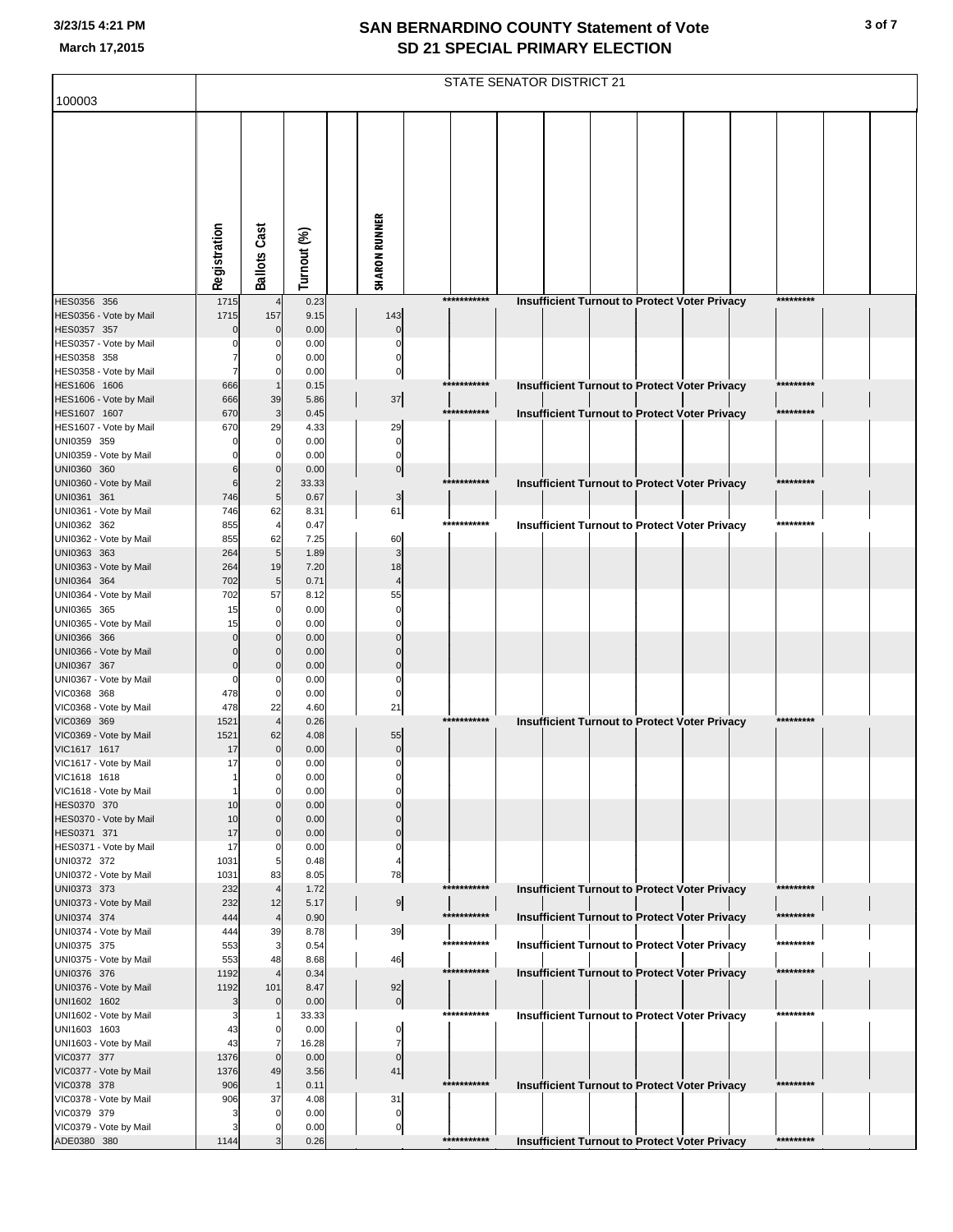|                                       | STATE SENATOR DISTRICT 21 |                          |               |  |                             |  |             |  |  |  |  |                                                      |  |           |  |  |
|---------------------------------------|---------------------------|--------------------------|---------------|--|-----------------------------|--|-------------|--|--|--|--|------------------------------------------------------|--|-----------|--|--|
| 100003                                |                           |                          |               |  |                             |  |             |  |  |  |  |                                                      |  |           |  |  |
|                                       | Registration              | <b>Ballots Cast</b>      | Turnout (%)   |  | <b>SHARON RUNNER</b>        |  |             |  |  |  |  |                                                      |  |           |  |  |
| ADE0380 - Vote by Mail                | 1144                      | 52                       | 4.55          |  | 43                          |  |             |  |  |  |  |                                                      |  |           |  |  |
| ADE0381 381                           | 1420                      | 9                        | 0.63          |  | $\overline{7}$              |  |             |  |  |  |  |                                                      |  |           |  |  |
| ADE0381 - Vote by Mail<br>ADE0382 382 | 1420<br>1544              | 63<br>6                  | 4.44<br>0.39  |  | 54<br>6                     |  |             |  |  |  |  |                                                      |  |           |  |  |
| ADE0382 - Vote by Mail                | 1544                      | 65                       | 4.21          |  | 60                          |  |             |  |  |  |  |                                                      |  |           |  |  |
| ADE0383 383                           | 1876                      | 3                        | 0.16          |  |                             |  | *********** |  |  |  |  | <b>Insufficient Turnout to Protect Voter Privacy</b> |  | ********* |  |  |
| ADE0383 - Vote by Mail<br>ADE0384 384 | 1876<br>$\mathbf 0$       | 78<br>$\mathbf 0$        | 4.16<br>0.00  |  | 67<br>$\mathbf 0$           |  |             |  |  |  |  |                                                      |  |           |  |  |
| ADE0384 - Vote by Mail                | $\mathbf 0$               | 0                        | 0.00          |  | $\mathbf 0$                 |  |             |  |  |  |  |                                                      |  |           |  |  |
| ADE0385 385                           |                           | 0                        | 0.00          |  | C                           |  |             |  |  |  |  |                                                      |  |           |  |  |
| ADE0385 - Vote by Mail                |                           | 0                        | 0.00          |  | C                           |  |             |  |  |  |  |                                                      |  |           |  |  |
| ADE0386 386                           |                           | $\Omega$                 | 0.00          |  | C                           |  |             |  |  |  |  |                                                      |  |           |  |  |
| ADE0386 - Vote by Mail<br>ADE0387 387 |                           | $\Omega$<br>$\mathbf{0}$ | 0.00<br>0.00  |  |                             |  |             |  |  |  |  |                                                      |  |           |  |  |
| ADE0387 - Vote by Mail                | $\Omega$                  | $\mathbf{0}$             | 0.00          |  | C                           |  |             |  |  |  |  |                                                      |  |           |  |  |
| ADE0388 388                           |                           | 0                        | 0.00          |  | C                           |  |             |  |  |  |  |                                                      |  |           |  |  |
| ADE0388 - Vote by Mail                |                           | 0                        | 0.00          |  |                             |  |             |  |  |  |  |                                                      |  |           |  |  |
| ADE0389 389                           |                           | $\Omega$                 | 0.00          |  | C                           |  |             |  |  |  |  |                                                      |  |           |  |  |
| ADE0389 - Vote by Mail<br>ADE0390 390 | $\mathbf 0$               | $\Omega$<br>$\mathbf{0}$ | 0.00<br>0.00  |  | C                           |  |             |  |  |  |  |                                                      |  |           |  |  |
| ADE0390 - Vote by Mail                | $\mathbf 0$               | $\Omega$                 | 0.00          |  | C                           |  |             |  |  |  |  |                                                      |  |           |  |  |
| ADE0391 391                           | 220                       | 0                        | 0.00          |  | C                           |  |             |  |  |  |  |                                                      |  |           |  |  |
| ADE0391 - Vote by Mail                | 220                       | 5                        | 2.27          |  | 5                           |  |             |  |  |  |  |                                                      |  |           |  |  |
| ADE0392 392<br>ADE0392 - Vote by Mail | 1710<br>1710              | 7<br>72                  | 0.41<br>4.21  |  | $\overline{7}$<br>64        |  |             |  |  |  |  |                                                      |  |           |  |  |
| ADE0393 393                           | 1516                      | 3                        | 0.20          |  |                             |  | *********** |  |  |  |  | Insufficient Turnout to Protect Voter Privacy        |  | ********* |  |  |
| ADE0393 - Vote by Mail                | 1516                      | 56                       | 3.69          |  | 50                          |  |             |  |  |  |  |                                                      |  |           |  |  |
| ADE0394 394                           |                           | 0                        | 0.00          |  | $\mathsf{C}$                |  |             |  |  |  |  |                                                      |  |           |  |  |
| ADE0394 - Vote by Mail<br>ADE0395 395 | $\Omega$                  | 0<br>$\Omega$            | 0.00<br>0.00  |  | C<br>$\Omega$               |  |             |  |  |  |  |                                                      |  |           |  |  |
| ADE0395 - Vote by Mail                |                           | $\Omega$                 | 0.00          |  |                             |  |             |  |  |  |  |                                                      |  |           |  |  |
| ADE0396 396                           | $\mathbf 0$               |                          | 0.00          |  | C                           |  |             |  |  |  |  |                                                      |  |           |  |  |
| ADE0396 - Vote by Mail                | $\mathbf 0$               | $\Omega$                 | 0.00          |  | $\Omega$                    |  |             |  |  |  |  |                                                      |  |           |  |  |
| ADE0397 397                           | $\mathbf 0$               | $\mathbf 0$              | 0.00          |  | $\Omega$                    |  |             |  |  |  |  |                                                      |  |           |  |  |
| ADE0397 - Vote by Mail<br>APP0398 398 | $\Omega$                  | 0<br>$\Omega$            | 0.00<br>0.00  |  |                             |  |             |  |  |  |  |                                                      |  |           |  |  |
| APP0398 - Vote by Mail                | $\mathbf 0$               | $\mathbf{0}$             | 0.00          |  |                             |  |             |  |  |  |  |                                                      |  |           |  |  |
| UNI0399 399                           | 250                       | $\overline{7}$           | 2.80          |  | 6                           |  |             |  |  |  |  |                                                      |  |           |  |  |
| UNI0399 - Vote by Mail                | 250                       | 27                       | 10.80         |  | 25                          |  |             |  |  |  |  |                                                      |  |           |  |  |
| UNI0400 400<br>UNI0400 - Vote by Mail | 0<br>$\Omega$             | 0<br>0                   | 0.00<br>0.00  |  | 0<br>0                      |  |             |  |  |  |  |                                                      |  |           |  |  |
| UNI0401 401                           | $\mathbf 0$               | $\Omega$                 | 0.00          |  | $\Omega$                    |  |             |  |  |  |  |                                                      |  |           |  |  |
| UNI0401 - Vote by Mail                | $\mathbf 0$               | $\Omega$                 | 0.00          |  | 0                           |  |             |  |  |  |  |                                                      |  |           |  |  |
| UNI0402 402                           | 22                        | $\Omega$                 | 0.00          |  | $\mathbf 0$                 |  |             |  |  |  |  |                                                      |  |           |  |  |
| UNI0402 - Vote by Mail<br>UNI0403 403 | 22<br>0                   | 3<br>0                   | 13.64<br>0.00 |  | 0                           |  | *********** |  |  |  |  | Insufficient Turnout to Protect Voter Privacy        |  | ********* |  |  |
| UNI0403 - Vote by Mail                | $\Omega$                  |                          | 0.00          |  | 0                           |  |             |  |  |  |  |                                                      |  |           |  |  |
| UNI0404 404                           | 34                        | 0                        | 0.00          |  | $\pmb{0}$                   |  |             |  |  |  |  |                                                      |  |           |  |  |
| UNI0404 - Vote by Mail                | 34                        |                          | 8.82          |  |                             |  | *********** |  |  |  |  | <b>Insufficient Turnout to Protect Voter Privacy</b> |  | ********* |  |  |
| UNI0405 405                           | $\Omega$<br>$\mathbf 0$   | $\Omega$                 | 0.00          |  | $\mathbf 0$                 |  |             |  |  |  |  |                                                      |  |           |  |  |
| UNI0405 - Vote by Mail<br>UNI0406 406 | $\Omega$                  | $\mathbf{0}$<br>0        | 0.00<br>0.00  |  | $\mathbf 0$<br>$\mathsf{C}$ |  |             |  |  |  |  |                                                      |  |           |  |  |
| UNI0406 - Vote by Mail                |                           | 0                        | 0.00          |  | 0                           |  |             |  |  |  |  |                                                      |  |           |  |  |
| UNI0407 407                           | $\Omega$                  | $\Omega$                 | 0.00          |  | $\Omega$                    |  |             |  |  |  |  |                                                      |  |           |  |  |
| UNI0407 - Vote by Mail                | $\mathbf 0$               | $\mathbf{0}$             | 0.00          |  | $\mathbf 0$                 |  |             |  |  |  |  |                                                      |  |           |  |  |
| UNI0408 408<br>UNI0408 - Vote by Mail | 358<br>358                | $\overline{2}$<br>25     | 0.56<br>6.98  |  | 21                          |  | *********** |  |  |  |  | Insufficient Turnout to Protect Voter Privacy        |  | ********* |  |  |
| UNI0409 409                           | 1363                      | 11                       | 0.81          |  | $\overline{7}$              |  |             |  |  |  |  |                                                      |  |           |  |  |
| UNI0409 - Vote by Mail                | 1363                      | 103                      | 7.56          |  | 97                          |  |             |  |  |  |  |                                                      |  |           |  |  |
| UNI0410 410                           | 249                       |                          | 0.40          |  |                             |  | *********** |  |  |  |  | <b>Insufficient Turnout to Protect Voter Privacy</b> |  | ********* |  |  |
| UNI0410 - Vote by Mail                | 249                       | 17                       | 6.83          |  | 16                          |  |             |  |  |  |  |                                                      |  |           |  |  |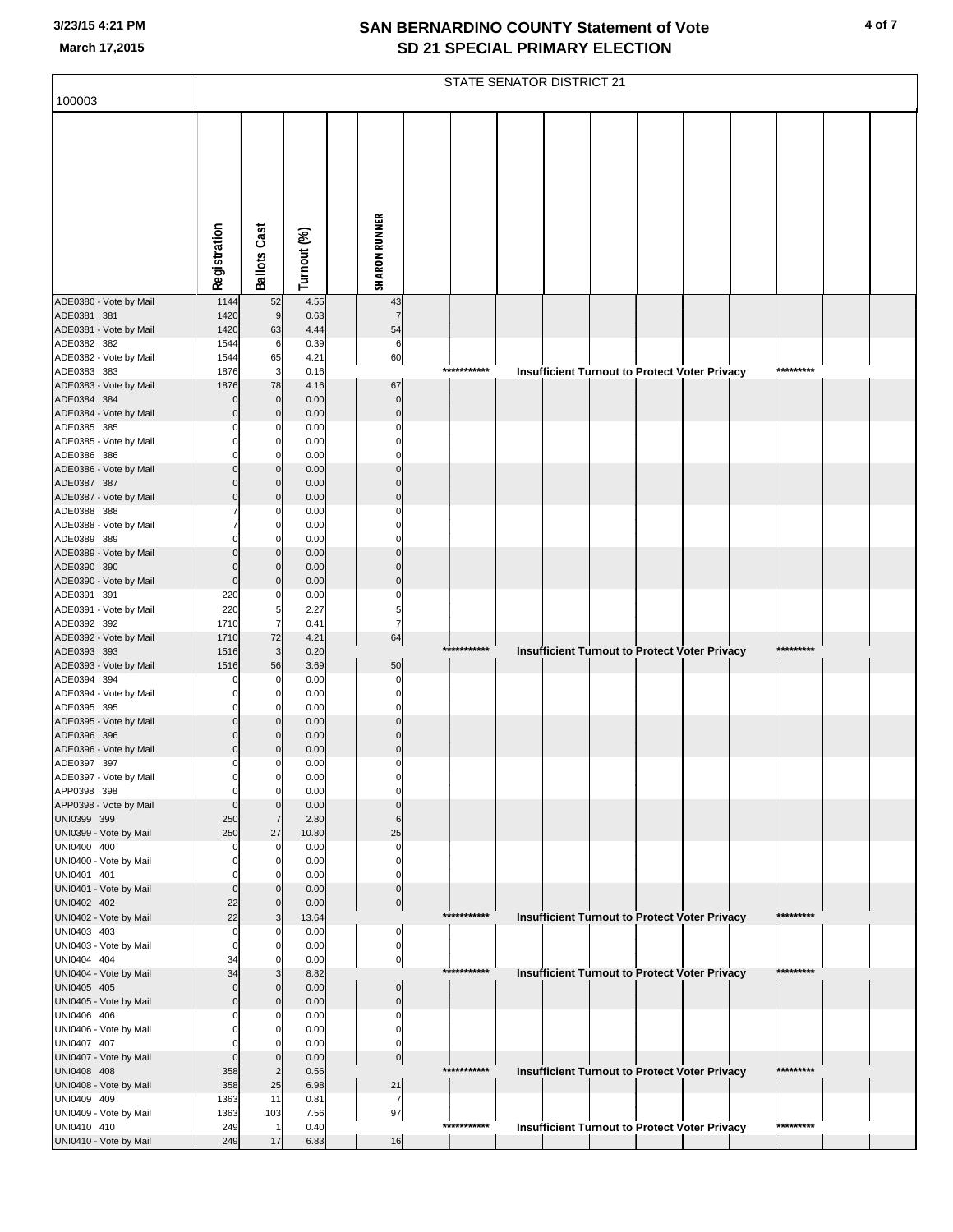|                                       | STATE SENATOR DISTRICT 21 |                      |               |                      |                            |             |  |  |  |  |                                                      |  |           |  |
|---------------------------------------|---------------------------|----------------------|---------------|----------------------|----------------------------|-------------|--|--|--|--|------------------------------------------------------|--|-----------|--|
| 100003                                |                           |                      |               |                      |                            |             |  |  |  |  |                                                      |  |           |  |
|                                       | Registration              | <b>Ballots Cast</b>  | Turnout (%)   | <b>SHARON RUNNER</b> |                            |             |  |  |  |  |                                                      |  |           |  |
| UNI0411 411                           |                           | $\mathbf 0$          | 0.00          |                      | $\mathbf 0$                |             |  |  |  |  |                                                      |  |           |  |
| UNI0411 - Vote by Mail                | $\mathbf 0$               | $\mathbf 0$          | 0.00          |                      | $\overline{0}$             |             |  |  |  |  |                                                      |  |           |  |
| UNI0412 412                           | 793                       | 3                    | 0.38          |                      |                            | *********** |  |  |  |  | Insufficient Turnout to Protect Voter Privacy        |  | ********* |  |
| UNI0412 - Vote by Mail<br>UNI0413 413 | 793<br>1586               | 85<br>$\overline{2}$ | 10.72<br>0.13 | 80                   |                            | *********** |  |  |  |  | <b>Insufficient Turnout to Protect Voter Privacy</b> |  | ********* |  |
| UNI0413 - Vote by Mail                | 1586                      | 205                  | 12.93         | 190                  |                            |             |  |  |  |  |                                                      |  |           |  |
| UNI0414 414                           | 1668                      | 3                    | 0.18          |                      |                            | *********** |  |  |  |  | Insufficient Turnout to Protect Voter Privacy        |  | ********* |  |
| UNI0414 - Vote by Mail                | 1668                      | 212                  | 12.71         | 201                  |                            |             |  |  |  |  |                                                      |  |           |  |
| UNI0415 415                           |                           | $\mathbf 0$          | 0.00          |                      | $\sqrt{ }$<br>$\mathsf{C}$ |             |  |  |  |  |                                                      |  |           |  |
| UNI0415 - Vote by Mail<br>UNI0416 416 |                           | $\Omega$<br>0        | 0.00<br>0.00  |                      | C                          |             |  |  |  |  |                                                      |  |           |  |
| UNI0416 - Vote by Mail                |                           |                      | 0.00          |                      |                            |             |  |  |  |  |                                                      |  |           |  |
| UNI0417 417                           |                           | $\mathbf{0}$         | 0.00          |                      | $\bf{0}$                   |             |  |  |  |  |                                                      |  |           |  |
| UNI0417 - Vote by Mail                |                           |                      | 100.00        |                      |                            | *********** |  |  |  |  | Insufficient Turnout to Protect Voter Privacy        |  | ********* |  |
| UNI1712 1712                          |                           | $\mathbf{0}$<br>C    | 0.00<br>0.00  |                      | $\Omega$<br>C              |             |  |  |  |  |                                                      |  |           |  |
| UNI1712 - Vote by Mail<br>VIC0418 418 |                           | 0                    | 0.00          |                      | C                          |             |  |  |  |  |                                                      |  |           |  |
| VIC0418 - Vote by Mail                |                           | O                    | 0.00          |                      |                            |             |  |  |  |  |                                                      |  |           |  |
| VIC0419 419                           |                           | $\mathbf{0}$         | 0.00          |                      |                            |             |  |  |  |  |                                                      |  |           |  |
| VIC0419 - Vote by Mail                |                           | $\Omega$             | 0.00          |                      | C                          |             |  |  |  |  |                                                      |  |           |  |
| VIC0420 420                           | $\Omega$                  | $\Omega$<br>O        | 0.00<br>0.00  |                      | $\Omega$<br>C              |             |  |  |  |  |                                                      |  |           |  |
| VIC0420 - Vote by Mail<br>VIC0421 421 |                           | 0                    | 0.00          |                      | $\Omega$                   |             |  |  |  |  |                                                      |  |           |  |
| VIC0421 - Vote by Mail                |                           |                      | 100.00        |                      |                            | *********** |  |  |  |  | <b>Insufficient Turnout to Protect Voter Privacy</b> |  | ********* |  |
| VIC0422 422                           |                           | $\mathbf{0}$         | 0.00          |                      | C                          |             |  |  |  |  |                                                      |  |           |  |
| VIC0422 - Vote by Mail                |                           | $\Omega$             | 0.00          |                      | $\Omega$                   |             |  |  |  |  |                                                      |  |           |  |
| VIC0423 423<br>VIC0423 - Vote by Mail |                           | $\mathbf{0}$<br>C    | 0.00<br>0.00  |                      | $\Omega$                   |             |  |  |  |  |                                                      |  |           |  |
| VIC0424 424                           |                           | 0                    | 0.00          |                      | C                          |             |  |  |  |  |                                                      |  |           |  |
| VIC0424 - Vote by Mail                |                           | O                    | 0.00          |                      | C                          |             |  |  |  |  |                                                      |  |           |  |
| VIC0425 425                           | $\Omega$                  | $\mathbf{0}$         | 0.00          |                      | $\Omega$                   |             |  |  |  |  |                                                      |  |           |  |
| VIC0425 - Vote by Mail                |                           | 0                    | 0.00          |                      | $\mathbf 0$                | *********** |  |  |  |  |                                                      |  | ********* |  |
| VIC0426 426<br>VIC0426 - Vote by Mail | 176<br>176                | 3<br>13              | 1.70<br>7.39  | 11                   |                            |             |  |  |  |  | <b>Insufficient Turnout to Protect Voter Privacy</b> |  |           |  |
| VIC0427 427                           | 1056                      | 5                    | 0.47          |                      | 3                          |             |  |  |  |  |                                                      |  |           |  |
| VIC0427 - Vote by Mail                | 1056                      | 66                   | 6.25          | 60                   |                            |             |  |  |  |  |                                                      |  |           |  |
| VIC0428 428                           | 962                       | 6                    | 0.62          |                      | $\overline{4}$             |             |  |  |  |  |                                                      |  |           |  |
| VIC0428 - Vote by Mail                | 962<br>163                | 40                   | 4.16<br>0.61  |                      | 35                         | *********** |  |  |  |  |                                                      |  | ********* |  |
| VIC0429 429<br>VIC0429 - Vote by Mail | 163                       | 28                   | 17.18         | 26                   |                            |             |  |  |  |  | Insufficient Turnout to Protect Voter Privacy        |  |           |  |
| VIC0430 430                           | 0                         | $\mathbf 0$          | 0.00          |                      | $\mathbf 0$                |             |  |  |  |  |                                                      |  |           |  |
| VIC0430 - Vote by Mail                | $\mathbf 0$               | $\Omega$             | 0.00          |                      | $\Omega$                   |             |  |  |  |  |                                                      |  |           |  |
| VIC0431 431                           | 920                       | 8                    | 0.87          |                      | $\overline{4}$             |             |  |  |  |  |                                                      |  |           |  |
| VIC0431 - Vote by Mail<br>VIC0432 432 | 920<br>1700               | 39<br>$\overline{7}$ | 4.24<br>0.41  | 33                   | 5                          |             |  |  |  |  |                                                      |  |           |  |
| VIC0432 - Vote by Mail                | 1700                      | 89                   | 5.24          | 79                   |                            |             |  |  |  |  |                                                      |  |           |  |
| VIC0433 433                           | 1140                      | 5                    | 0.44          |                      | $\overline{4}$             |             |  |  |  |  |                                                      |  |           |  |
| VIC0433 - Vote by Mail                | 1140                      | 103                  | 9.04          | 89                   |                            |             |  |  |  |  |                                                      |  |           |  |
| VIC0434 434                           | 983                       |                      | 0.10          |                      |                            | *********** |  |  |  |  | Insufficient Turnout to Protect Voter Privacy        |  | ********* |  |
| VIC0434 - Vote by Mail<br>VIC0435 435 | 983<br>1107               | 20<br>3              | 2.03<br>0.27  |                      | 16                         | *********** |  |  |  |  | Insufficient Turnout to Protect Voter Privacy        |  | ********* |  |
| VIC0435 - Vote by Mail                | 1107                      | 40                   | 3.61          | 31                   |                            |             |  |  |  |  |                                                      |  |           |  |
| VIC0436 436                           | 1419                      |                      | 0.14          |                      |                            | *********** |  |  |  |  | <b>Insufficient Turnout to Protect Voter Privacy</b> |  | ********* |  |
| VIC0436 - Vote by Mail                | 1419                      | 54                   | 3.81          | 45                   |                            |             |  |  |  |  |                                                      |  |           |  |
| VIC0437 437                           | 1692                      | $\overline{7}$       | 0.41          |                      | 3                          |             |  |  |  |  |                                                      |  |           |  |
| VIC0437 - Vote by Mail<br>VIC0438 438 | 1692<br>1380              | 82<br>5              | 4.85<br>0.36  | 67                   | $\overline{1}$             |             |  |  |  |  |                                                      |  |           |  |
| VIC0438 - Vote by Mail                | 1380                      | 73                   | 5.29          | 64                   |                            |             |  |  |  |  |                                                      |  |           |  |
| VIC0439 439                           | 305                       | 5                    | 1.64          |                      | 5                          |             |  |  |  |  |                                                      |  |           |  |
| VIC0439 - Vote by Mail                | 305                       | 27                   | 8.85          | 23                   |                            |             |  |  |  |  |                                                      |  |           |  |
| VIC0440 440                           | 950                       | 9                    | 0.95          |                      | $\overline{7}$             |             |  |  |  |  |                                                      |  |           |  |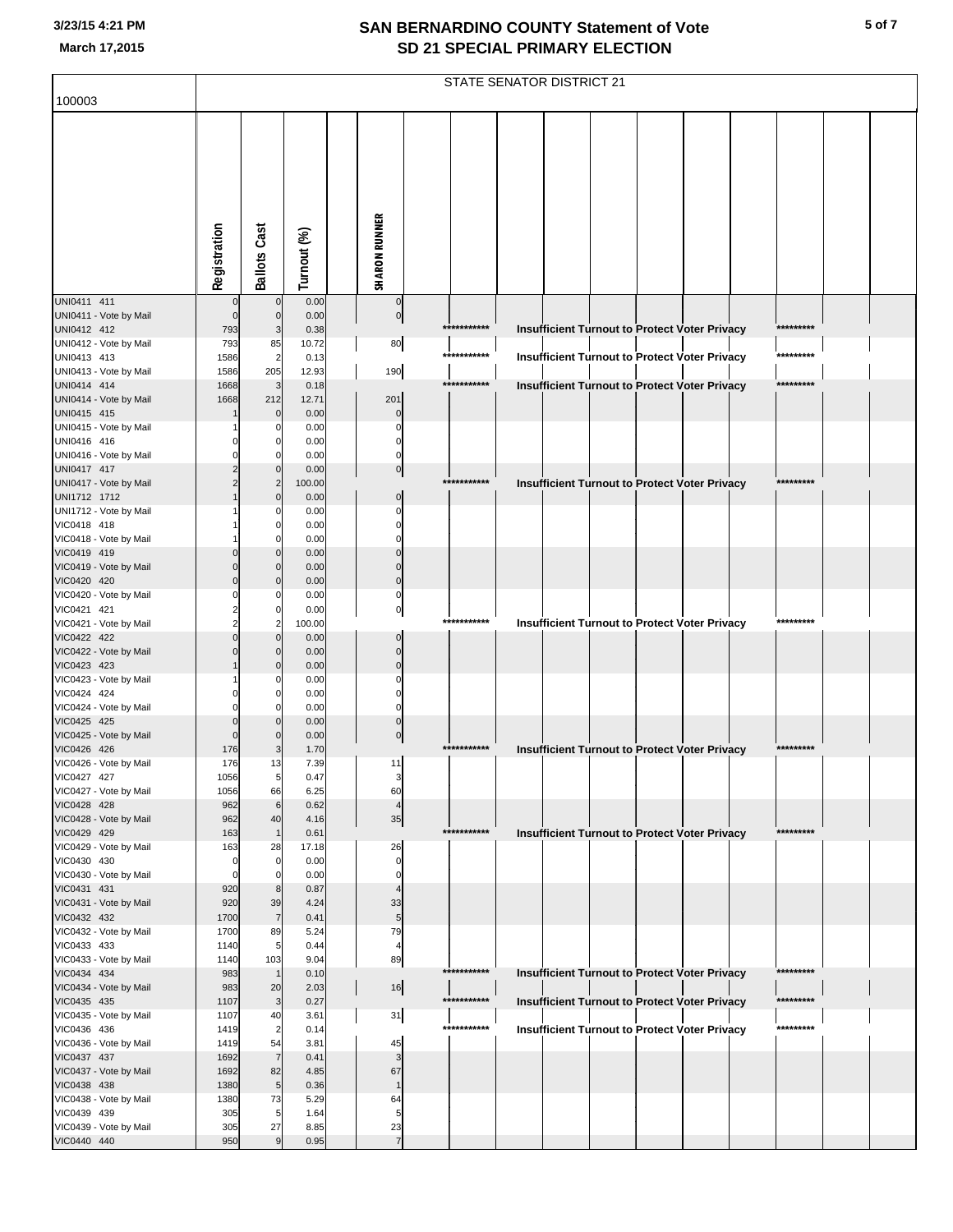|                                                  | STATE SENATOR DISTRICT 21 |                      |               |                      |             |  |                                                      |  |  |  |           |  |  |
|--------------------------------------------------|---------------------------|----------------------|---------------|----------------------|-------------|--|------------------------------------------------------|--|--|--|-----------|--|--|
| 100003                                           |                           |                      |               |                      |             |  |                                                      |  |  |  |           |  |  |
|                                                  | Registration              | <b>Ballots Cast</b>  | Turnout (%)   | <b>SHARON RUNNER</b> |             |  |                                                      |  |  |  |           |  |  |
| VIC0440 - Vote by Mail                           | 950                       | 56                   | 5.89          | 45                   |             |  |                                                      |  |  |  |           |  |  |
| VIC0441 441                                      | 14                        | $\overline{c}$       | 14.29         |                      | *********** |  | Insufficient Turnout to Protect Voter Privacy        |  |  |  | ********* |  |  |
| VIC0441 - Vote by Mail                           | 14                        | 3                    | 21.43         |                      | *********** |  | <b>Insufficient Turnout to Protect Voter Privacy</b> |  |  |  | ********* |  |  |
| VIC0442 442                                      | 938                       | 6                    | 0.64          | 5                    |             |  |                                                      |  |  |  |           |  |  |
| VIC0442 - Vote by Mail<br>VIC0443 443            | 938<br>879                | 40<br>$\overline{1}$ | 4.26<br>0.11  | 33                   | *********** |  |                                                      |  |  |  | ********* |  |  |
| VIC0443 - Vote by Mail                           | 879                       | 60                   | 6.83          | 48                   |             |  | <b>Insufficient Turnout to Protect Voter Privacy</b> |  |  |  |           |  |  |
| VIC0444 444                                      | 1581                      | 13                   | 0.82          | 10                   |             |  |                                                      |  |  |  |           |  |  |
| VIC0444 - Vote by Mail                           | 1581                      | 161                  | 10.18         | 148                  |             |  |                                                      |  |  |  |           |  |  |
| VIC0445 445                                      | 1306                      | 6                    | 0.46          | $\overline{4}$       |             |  |                                                      |  |  |  |           |  |  |
| VIC0445 - Vote by Mail<br>VIC0446 446            | 1306<br>1736              | 101<br>13            | 7.73<br>0.75  | 92<br>12             |             |  |                                                      |  |  |  |           |  |  |
| VIC0446 - Vote by Mail                           | 1736                      | 90                   | 5.18          | 75                   |             |  |                                                      |  |  |  |           |  |  |
| VIC0447 447                                      | 1232                      | $\,6$                | 0.49          | 5                    |             |  |                                                      |  |  |  |           |  |  |
| VIC0447 - Vote by Mail                           | 1232                      | 53                   | 4.30          | 48                   |             |  |                                                      |  |  |  |           |  |  |
| VIC0448 448                                      |                           | $\mathbf 0$          | 0.00          | 0                    |             |  |                                                      |  |  |  |           |  |  |
| VIC0448 - Vote by Mail<br>VIC0449 449            | 798                       | $\mathbf 0$<br>5     | 0.00<br>0.63  | $\mathbf 0$<br>5     |             |  |                                                      |  |  |  |           |  |  |
| VIC0449 - Vote by Mail                           | 798                       | 64                   | 8.02          | 52                   |             |  |                                                      |  |  |  |           |  |  |
| VIC0450 450                                      | 1377                      | 6                    | 0.44          | $\,6$                |             |  |                                                      |  |  |  |           |  |  |
| VIC0450 - Vote by Mail                           | 1377                      | 74                   | 5.37          | 64                   |             |  |                                                      |  |  |  |           |  |  |
| VIC0451 451                                      | 1488                      | 16                   | 1.08          | 16                   |             |  |                                                      |  |  |  |           |  |  |
| VIC0451 - Vote by Mail<br>VIC0452 452            | 1488<br>1517              | 100<br>11            | 6.72<br>0.73  | 82<br>5              |             |  |                                                      |  |  |  |           |  |  |
| VIC0452 - Vote by Mail                           | 1517                      | 115                  | 7.58          | 95                   |             |  |                                                      |  |  |  |           |  |  |
| VIC0453 453                                      | 1563                      | $\,6$                | 0.38          | 5                    |             |  |                                                      |  |  |  |           |  |  |
| VIC0453 - Vote by Mail                           | 1563                      | 75                   | 4.80          | 65                   |             |  |                                                      |  |  |  |           |  |  |
| VIC0454 454                                      | 1517                      | 5                    | 0.33          | 5                    |             |  |                                                      |  |  |  |           |  |  |
| VIC0454 - Vote by Mail<br>VIC0455 455            | 1517<br>1340              | 121<br>5             | 7.98<br>0.37  | 110<br>4             |             |  |                                                      |  |  |  |           |  |  |
| VIC0455 - Vote by Mail                           | 1340                      | 87                   | 6.49          | 75                   |             |  |                                                      |  |  |  |           |  |  |
| VIC0456 456                                      | 666                       | $\overline{2}$       | 0.30          |                      | *********** |  | Insufficient Turnout to Protect Voter Privacy        |  |  |  | ********* |  |  |
| VIC0456 - Vote by Mail                           | 666                       | 61                   | 9.16          | 55                   |             |  |                                                      |  |  |  |           |  |  |
| VIC0457 457<br>VIC0457 - Vote by Mail            | 1618<br>1618              | 11<br>93             | 0.68<br>5.75  | $\overline{7}$       |             |  |                                                      |  |  |  |           |  |  |
| VIC0458 458                                      | 1764                      | $\overline{4}$       | 0.23          | 86                   | *********** |  | <b>Insufficient Turnout to Protect Voter Privacy</b> |  |  |  | ********* |  |  |
| VIC0458 - Vote by Mail                           | 1764                      | 139                  | 7.88          | 128                  |             |  |                                                      |  |  |  |           |  |  |
| VIC0459 459                                      | 64                        | $\mathbf 0$          | 0.00          | $\mathbf 0$          |             |  |                                                      |  |  |  |           |  |  |
| VIC0459 - Vote by Mail<br>VIC0460 460            | 64<br>1665                | 10<br>7              | 15.63<br>0.42 | 10                   |             |  |                                                      |  |  |  |           |  |  |
| VIC0460 - Vote by Mail                           | 1665                      | 103                  | 6.19          | 5<br>95              |             |  |                                                      |  |  |  |           |  |  |
| VIC1604 1604                                     | 517                       | -1                   | 0.19          |                      | *********** |  | <b>Insufficient Turnout to Protect Voter Privacy</b> |  |  |  | ********* |  |  |
| VIC1604 - Vote by Mail                           | 517                       | 19                   | 3.68          | 17                   |             |  |                                                      |  |  |  |           |  |  |
| VIC1605 1605                                     | 497                       | $\overline{4}$       | 0.80          |                      | *********** |  | <b>Insufficient Turnout to Protect Voter Privacy</b> |  |  |  | ********* |  |  |
| VIC1605 - Vote by Mail<br><b>Precinct Totals</b> | 497<br>136718             | 33<br>844            | 6.64<br>0.62  | 32<br>678            |             |  |                                                      |  |  |  |           |  |  |
| Vote by Mail Totals                              | 136718                    | 10480                | 7.67          | 9546                 |             |  |                                                      |  |  |  |           |  |  |
| <b>Grand Totals</b>                              | 136718                    | 11324                | 8.28          | 10224                |             |  |                                                      |  |  |  |           |  |  |
| California                                       | 136718                    | 11324                | 8.28          | 10224                |             |  |                                                      |  |  |  |           |  |  |
| San Bernardino County<br>State Bd of Equal 1     | 136718<br>136718          | 11324<br>11324       | 8.28<br>8.28  | 10224<br>10224       |             |  |                                                      |  |  |  |           |  |  |
| U. S. Representative District 8                  | 136718                    | 11324                | 8.28          | 10224                |             |  |                                                      |  |  |  |           |  |  |
| Senatorial District 21                           | 136718                    | 11324                | 8.28          | 10224                |             |  |                                                      |  |  |  |           |  |  |
| State Assembly District 33                       | 136718                    | 11324                | 8.28          | 10224                |             |  |                                                      |  |  |  |           |  |  |
| Supervisorial District 1                         | 136718                    | 11324                | 8.28          | 10224                |             |  |                                                      |  |  |  |           |  |  |
| City of Adelanto<br>Town of Apple Valley         | 9437<br>35934             | 422<br>4263          | 4.47<br>11.86 | 370<br>3895          |             |  |                                                      |  |  |  |           |  |  |
| City of Hesperia                                 | 36598                     | 2690                 | 7.35          | 2459                 |             |  |                                                      |  |  |  |           |  |  |